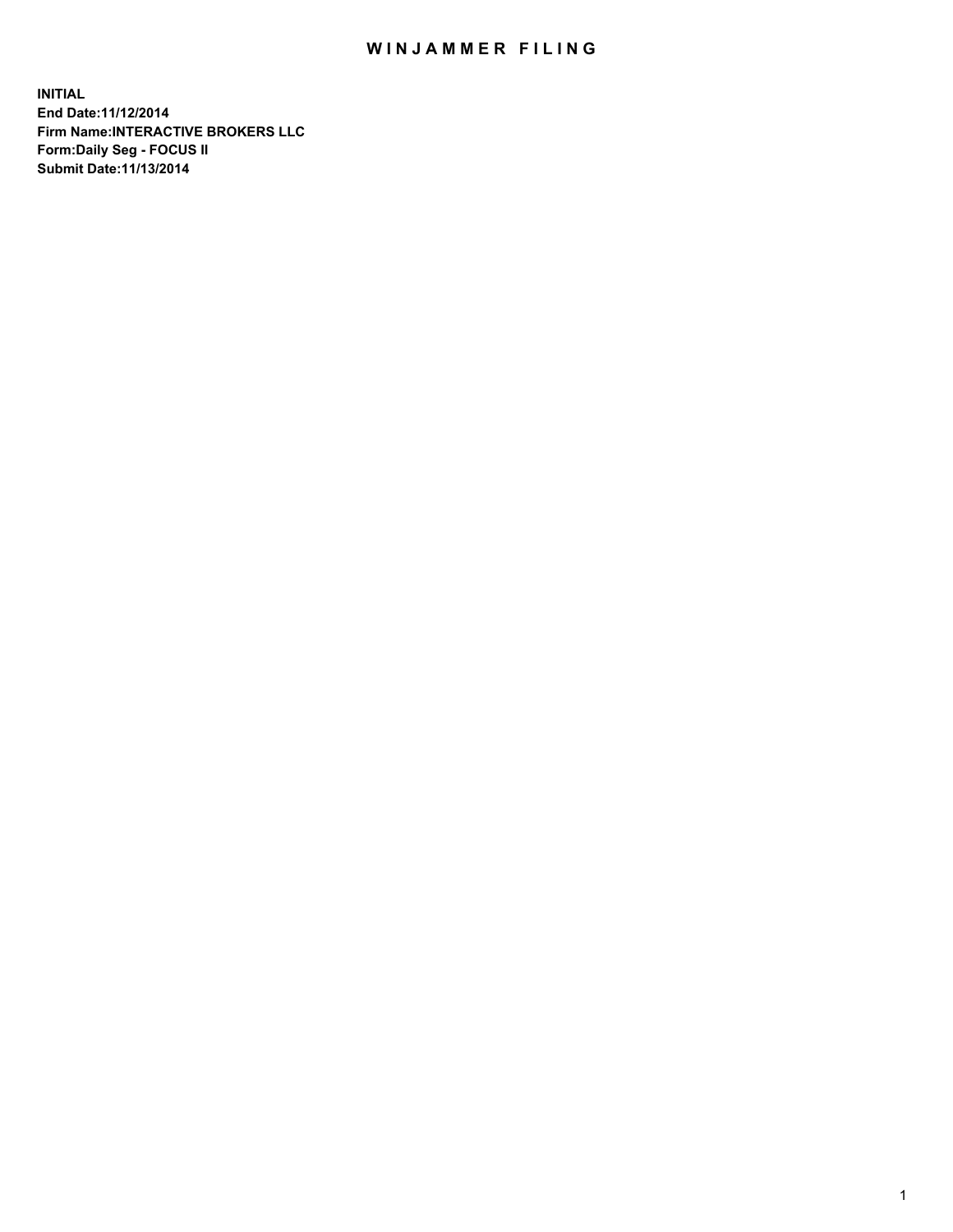## **INITIAL End Date:11/12/2014 Firm Name:INTERACTIVE BROKERS LLC Form:Daily Seg - FOCUS II Submit Date:11/13/2014 Daily Segregation - Cover Page**

| FCM's Customer Segregated Funds Residual Interest Target (choose one):<br>a. Minimum dollar amount: ; or<br>$\overline{\mathbf{0}}$<br>b. Minimum percentage of customer segregated funds required:% ; or<br>0<br>c. Dollar amount range between: and; or<br>155,000,000 245,000,000<br>d. Percentage range of customer segregated funds required between:% and%.<br>0 <sub>0</sub><br>FCM's Customer Secured Amount Funds Residual Interest Target (choose one):<br>a. Minimum dollar amount: ; or<br>$\overline{\mathbf{0}}$<br>b. Minimum percentage of customer secured funds required:% ; or<br>0<br>c. Dollar amount range between: and; or<br>80,000,000 120,000,000<br>d. Percentage range of customer secured funds required between:% and%.<br>0 <sub>0</sub><br>FCM's Cleared Swaps Customer Collateral Residual Interest Target (choose one):<br>a. Minimum dollar amount: ; or<br>$\overline{\mathbf{0}}$<br>b. Minimum percentage of cleared swaps customer collateral required:% ; or<br>$\underline{\mathbf{0}}$<br>c. Dollar amount range between: and; or<br>0 <sub>0</sub><br>d. Percentage range of cleared swaps customer collateral required between:% and%.<br>0 <sub>0</sub><br>Current ANC:on<br>2,563,325,983 12-NOV-2014<br><b>Broker Dealer Minimum</b><br>384,291,350<br>Debit/Deficit - CustomersCurrent AmountGross Amount<br>Domestic Debit/Deficit<br>5,290,134<br>Foreign Debit/Deficit<br>3,698,1730<br>Debit/Deficit - Non CustomersCurrent AmountGross Amount<br>Domestic Debit/Deficit<br>0 <sub>0</sub><br>Foreign Debit/Deficit<br>0 <sub>0</sub><br>Proprietary Profit/Loss<br>Domestic Profit/Loss<br>$\overline{\mathbf{0}}$<br>$\overline{\mathbf{0}}$<br>Foreign Profit/Loss<br>Proprietary Open Trade Equity<br>Domestic OTE<br>$\underline{\mathbf{0}}$<br>Foreign OTE<br><u>0</u><br><b>SPAN</b><br><b>Customer SPAN Calculation</b><br>1,118,397,968<br>Non-Customer SPAN Calcualation<br>32,352,006<br><b>Proprietary Capital Charges</b><br><u>0</u><br>Minimum Dollar Amount Requirement<br>20,000,000 [7465]<br>Other NFA Dollar Amount Requirement<br>21,473,875 [7475] | Name of Company<br><b>Contact Name</b><br><b>Contact Phone Number</b><br><b>Contact Email Address</b> | <b>INTERACTIVE BROKERS LLC</b><br><b>Michael Ellman</b><br>203-422-8926<br>mellman@interactivebrokers.co<br>$m$ |
|-------------------------------------------------------------------------------------------------------------------------------------------------------------------------------------------------------------------------------------------------------------------------------------------------------------------------------------------------------------------------------------------------------------------------------------------------------------------------------------------------------------------------------------------------------------------------------------------------------------------------------------------------------------------------------------------------------------------------------------------------------------------------------------------------------------------------------------------------------------------------------------------------------------------------------------------------------------------------------------------------------------------------------------------------------------------------------------------------------------------------------------------------------------------------------------------------------------------------------------------------------------------------------------------------------------------------------------------------------------------------------------------------------------------------------------------------------------------------------------------------------------------------------------------------------------------------------------------------------------------------------------------------------------------------------------------------------------------------------------------------------------------------------------------------------------------------------------------------------------------------------------------------------------------------------------------------------------------------------------------------------------------------------------------------------------------------------------------------------------------------------|-------------------------------------------------------------------------------------------------------|-----------------------------------------------------------------------------------------------------------------|
|                                                                                                                                                                                                                                                                                                                                                                                                                                                                                                                                                                                                                                                                                                                                                                                                                                                                                                                                                                                                                                                                                                                                                                                                                                                                                                                                                                                                                                                                                                                                                                                                                                                                                                                                                                                                                                                                                                                                                                                                                                                                                                                               |                                                                                                       |                                                                                                                 |
|                                                                                                                                                                                                                                                                                                                                                                                                                                                                                                                                                                                                                                                                                                                                                                                                                                                                                                                                                                                                                                                                                                                                                                                                                                                                                                                                                                                                                                                                                                                                                                                                                                                                                                                                                                                                                                                                                                                                                                                                                                                                                                                               |                                                                                                       |                                                                                                                 |
|                                                                                                                                                                                                                                                                                                                                                                                                                                                                                                                                                                                                                                                                                                                                                                                                                                                                                                                                                                                                                                                                                                                                                                                                                                                                                                                                                                                                                                                                                                                                                                                                                                                                                                                                                                                                                                                                                                                                                                                                                                                                                                                               |                                                                                                       |                                                                                                                 |
|                                                                                                                                                                                                                                                                                                                                                                                                                                                                                                                                                                                                                                                                                                                                                                                                                                                                                                                                                                                                                                                                                                                                                                                                                                                                                                                                                                                                                                                                                                                                                                                                                                                                                                                                                                                                                                                                                                                                                                                                                                                                                                                               |                                                                                                       |                                                                                                                 |
|                                                                                                                                                                                                                                                                                                                                                                                                                                                                                                                                                                                                                                                                                                                                                                                                                                                                                                                                                                                                                                                                                                                                                                                                                                                                                                                                                                                                                                                                                                                                                                                                                                                                                                                                                                                                                                                                                                                                                                                                                                                                                                                               |                                                                                                       |                                                                                                                 |
|                                                                                                                                                                                                                                                                                                                                                                                                                                                                                                                                                                                                                                                                                                                                                                                                                                                                                                                                                                                                                                                                                                                                                                                                                                                                                                                                                                                                                                                                                                                                                                                                                                                                                                                                                                                                                                                                                                                                                                                                                                                                                                                               |                                                                                                       |                                                                                                                 |
|                                                                                                                                                                                                                                                                                                                                                                                                                                                                                                                                                                                                                                                                                                                                                                                                                                                                                                                                                                                                                                                                                                                                                                                                                                                                                                                                                                                                                                                                                                                                                                                                                                                                                                                                                                                                                                                                                                                                                                                                                                                                                                                               |                                                                                                       |                                                                                                                 |
|                                                                                                                                                                                                                                                                                                                                                                                                                                                                                                                                                                                                                                                                                                                                                                                                                                                                                                                                                                                                                                                                                                                                                                                                                                                                                                                                                                                                                                                                                                                                                                                                                                                                                                                                                                                                                                                                                                                                                                                                                                                                                                                               |                                                                                                       |                                                                                                                 |
|                                                                                                                                                                                                                                                                                                                                                                                                                                                                                                                                                                                                                                                                                                                                                                                                                                                                                                                                                                                                                                                                                                                                                                                                                                                                                                                                                                                                                                                                                                                                                                                                                                                                                                                                                                                                                                                                                                                                                                                                                                                                                                                               |                                                                                                       |                                                                                                                 |
|                                                                                                                                                                                                                                                                                                                                                                                                                                                                                                                                                                                                                                                                                                                                                                                                                                                                                                                                                                                                                                                                                                                                                                                                                                                                                                                                                                                                                                                                                                                                                                                                                                                                                                                                                                                                                                                                                                                                                                                                                                                                                                                               |                                                                                                       |                                                                                                                 |
|                                                                                                                                                                                                                                                                                                                                                                                                                                                                                                                                                                                                                                                                                                                                                                                                                                                                                                                                                                                                                                                                                                                                                                                                                                                                                                                                                                                                                                                                                                                                                                                                                                                                                                                                                                                                                                                                                                                                                                                                                                                                                                                               |                                                                                                       |                                                                                                                 |
|                                                                                                                                                                                                                                                                                                                                                                                                                                                                                                                                                                                                                                                                                                                                                                                                                                                                                                                                                                                                                                                                                                                                                                                                                                                                                                                                                                                                                                                                                                                                                                                                                                                                                                                                                                                                                                                                                                                                                                                                                                                                                                                               |                                                                                                       |                                                                                                                 |
|                                                                                                                                                                                                                                                                                                                                                                                                                                                                                                                                                                                                                                                                                                                                                                                                                                                                                                                                                                                                                                                                                                                                                                                                                                                                                                                                                                                                                                                                                                                                                                                                                                                                                                                                                                                                                                                                                                                                                                                                                                                                                                                               |                                                                                                       |                                                                                                                 |
|                                                                                                                                                                                                                                                                                                                                                                                                                                                                                                                                                                                                                                                                                                                                                                                                                                                                                                                                                                                                                                                                                                                                                                                                                                                                                                                                                                                                                                                                                                                                                                                                                                                                                                                                                                                                                                                                                                                                                                                                                                                                                                                               |                                                                                                       |                                                                                                                 |
|                                                                                                                                                                                                                                                                                                                                                                                                                                                                                                                                                                                                                                                                                                                                                                                                                                                                                                                                                                                                                                                                                                                                                                                                                                                                                                                                                                                                                                                                                                                                                                                                                                                                                                                                                                                                                                                                                                                                                                                                                                                                                                                               |                                                                                                       |                                                                                                                 |
|                                                                                                                                                                                                                                                                                                                                                                                                                                                                                                                                                                                                                                                                                                                                                                                                                                                                                                                                                                                                                                                                                                                                                                                                                                                                                                                                                                                                                                                                                                                                                                                                                                                                                                                                                                                                                                                                                                                                                                                                                                                                                                                               |                                                                                                       |                                                                                                                 |
|                                                                                                                                                                                                                                                                                                                                                                                                                                                                                                                                                                                                                                                                                                                                                                                                                                                                                                                                                                                                                                                                                                                                                                                                                                                                                                                                                                                                                                                                                                                                                                                                                                                                                                                                                                                                                                                                                                                                                                                                                                                                                                                               |                                                                                                       |                                                                                                                 |
|                                                                                                                                                                                                                                                                                                                                                                                                                                                                                                                                                                                                                                                                                                                                                                                                                                                                                                                                                                                                                                                                                                                                                                                                                                                                                                                                                                                                                                                                                                                                                                                                                                                                                                                                                                                                                                                                                                                                                                                                                                                                                                                               |                                                                                                       |                                                                                                                 |
|                                                                                                                                                                                                                                                                                                                                                                                                                                                                                                                                                                                                                                                                                                                                                                                                                                                                                                                                                                                                                                                                                                                                                                                                                                                                                                                                                                                                                                                                                                                                                                                                                                                                                                                                                                                                                                                                                                                                                                                                                                                                                                                               |                                                                                                       |                                                                                                                 |
|                                                                                                                                                                                                                                                                                                                                                                                                                                                                                                                                                                                                                                                                                                                                                                                                                                                                                                                                                                                                                                                                                                                                                                                                                                                                                                                                                                                                                                                                                                                                                                                                                                                                                                                                                                                                                                                                                                                                                                                                                                                                                                                               |                                                                                                       |                                                                                                                 |
|                                                                                                                                                                                                                                                                                                                                                                                                                                                                                                                                                                                                                                                                                                                                                                                                                                                                                                                                                                                                                                                                                                                                                                                                                                                                                                                                                                                                                                                                                                                                                                                                                                                                                                                                                                                                                                                                                                                                                                                                                                                                                                                               |                                                                                                       |                                                                                                                 |
|                                                                                                                                                                                                                                                                                                                                                                                                                                                                                                                                                                                                                                                                                                                                                                                                                                                                                                                                                                                                                                                                                                                                                                                                                                                                                                                                                                                                                                                                                                                                                                                                                                                                                                                                                                                                                                                                                                                                                                                                                                                                                                                               |                                                                                                       |                                                                                                                 |
|                                                                                                                                                                                                                                                                                                                                                                                                                                                                                                                                                                                                                                                                                                                                                                                                                                                                                                                                                                                                                                                                                                                                                                                                                                                                                                                                                                                                                                                                                                                                                                                                                                                                                                                                                                                                                                                                                                                                                                                                                                                                                                                               |                                                                                                       |                                                                                                                 |
|                                                                                                                                                                                                                                                                                                                                                                                                                                                                                                                                                                                                                                                                                                                                                                                                                                                                                                                                                                                                                                                                                                                                                                                                                                                                                                                                                                                                                                                                                                                                                                                                                                                                                                                                                                                                                                                                                                                                                                                                                                                                                                                               |                                                                                                       |                                                                                                                 |
|                                                                                                                                                                                                                                                                                                                                                                                                                                                                                                                                                                                                                                                                                                                                                                                                                                                                                                                                                                                                                                                                                                                                                                                                                                                                                                                                                                                                                                                                                                                                                                                                                                                                                                                                                                                                                                                                                                                                                                                                                                                                                                                               |                                                                                                       |                                                                                                                 |
|                                                                                                                                                                                                                                                                                                                                                                                                                                                                                                                                                                                                                                                                                                                                                                                                                                                                                                                                                                                                                                                                                                                                                                                                                                                                                                                                                                                                                                                                                                                                                                                                                                                                                                                                                                                                                                                                                                                                                                                                                                                                                                                               |                                                                                                       |                                                                                                                 |
|                                                                                                                                                                                                                                                                                                                                                                                                                                                                                                                                                                                                                                                                                                                                                                                                                                                                                                                                                                                                                                                                                                                                                                                                                                                                                                                                                                                                                                                                                                                                                                                                                                                                                                                                                                                                                                                                                                                                                                                                                                                                                                                               |                                                                                                       |                                                                                                                 |
|                                                                                                                                                                                                                                                                                                                                                                                                                                                                                                                                                                                                                                                                                                                                                                                                                                                                                                                                                                                                                                                                                                                                                                                                                                                                                                                                                                                                                                                                                                                                                                                                                                                                                                                                                                                                                                                                                                                                                                                                                                                                                                                               |                                                                                                       |                                                                                                                 |
|                                                                                                                                                                                                                                                                                                                                                                                                                                                                                                                                                                                                                                                                                                                                                                                                                                                                                                                                                                                                                                                                                                                                                                                                                                                                                                                                                                                                                                                                                                                                                                                                                                                                                                                                                                                                                                                                                                                                                                                                                                                                                                                               |                                                                                                       |                                                                                                                 |
|                                                                                                                                                                                                                                                                                                                                                                                                                                                                                                                                                                                                                                                                                                                                                                                                                                                                                                                                                                                                                                                                                                                                                                                                                                                                                                                                                                                                                                                                                                                                                                                                                                                                                                                                                                                                                                                                                                                                                                                                                                                                                                                               |                                                                                                       |                                                                                                                 |
|                                                                                                                                                                                                                                                                                                                                                                                                                                                                                                                                                                                                                                                                                                                                                                                                                                                                                                                                                                                                                                                                                                                                                                                                                                                                                                                                                                                                                                                                                                                                                                                                                                                                                                                                                                                                                                                                                                                                                                                                                                                                                                                               |                                                                                                       |                                                                                                                 |
|                                                                                                                                                                                                                                                                                                                                                                                                                                                                                                                                                                                                                                                                                                                                                                                                                                                                                                                                                                                                                                                                                                                                                                                                                                                                                                                                                                                                                                                                                                                                                                                                                                                                                                                                                                                                                                                                                                                                                                                                                                                                                                                               |                                                                                                       |                                                                                                                 |
|                                                                                                                                                                                                                                                                                                                                                                                                                                                                                                                                                                                                                                                                                                                                                                                                                                                                                                                                                                                                                                                                                                                                                                                                                                                                                                                                                                                                                                                                                                                                                                                                                                                                                                                                                                                                                                                                                                                                                                                                                                                                                                                               |                                                                                                       |                                                                                                                 |
|                                                                                                                                                                                                                                                                                                                                                                                                                                                                                                                                                                                                                                                                                                                                                                                                                                                                                                                                                                                                                                                                                                                                                                                                                                                                                                                                                                                                                                                                                                                                                                                                                                                                                                                                                                                                                                                                                                                                                                                                                                                                                                                               |                                                                                                       |                                                                                                                 |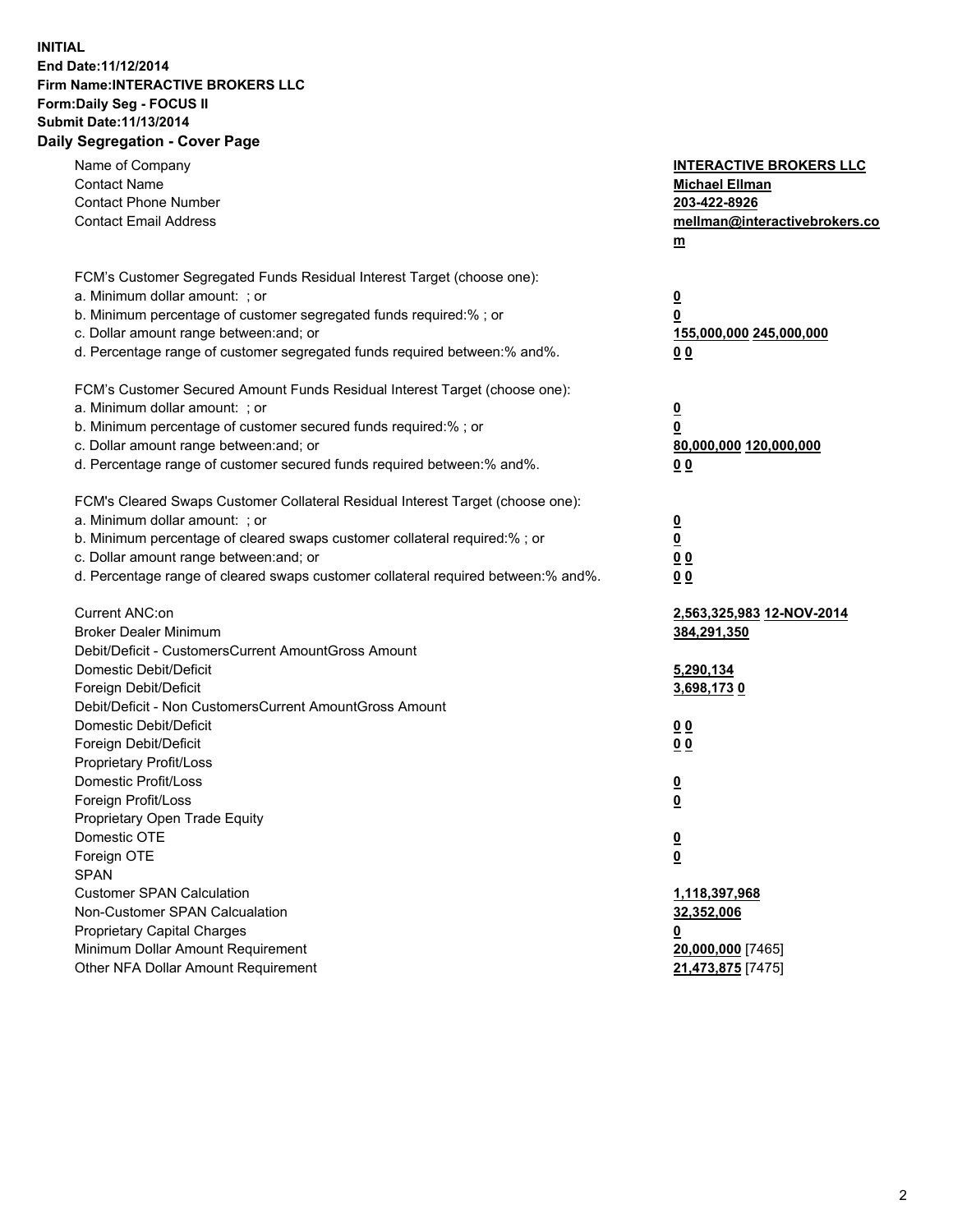## **INITIAL End Date:11/12/2014 Firm Name:INTERACTIVE BROKERS LLC Form:Daily Seg - FOCUS II Submit Date:11/13/2014 Daily Segregation - Secured Amounts**

|                | Daily Ocglegation - Occarea Anioants                                                                       |                                   |
|----------------|------------------------------------------------------------------------------------------------------------|-----------------------------------|
|                | Foreign Futures and Foreign Options Secured Amounts                                                        |                                   |
|                | Amount required to be set aside pursuant to law, rule or regulation of a foreign                           | $0$ [7305]                        |
|                | government or a rule of a self-regulatory organization authorized thereunder                               |                                   |
| 1.             | Net ledger balance - Foreign Futures and Foreign Option Trading - All Customers                            |                                   |
|                | A. Cash                                                                                                    | 298,463,782 [7315]                |
|                | B. Securities (at market)                                                                                  | $0$ [7317]                        |
| 2.             | Net unrealized profit (loss) in open futures contracts traded on a foreign board of trade                  | 7,270,462 [7325]                  |
| 3.             | Exchange traded options                                                                                    |                                   |
|                | a. Market value of open option contracts purchased on a foreign board of trade                             | 661, 164 [7335]                   |
|                | b. Market value of open contracts granted (sold) on a foreign board of trade                               | -629,032 [7337]                   |
| 4.             | Net equity (deficit) (add lines 1.2. and 3.)                                                               | 305,766,376 [7345]                |
| 5.             | Account liquidating to a deficit and account with a debit balances - gross amount                          | 3,698,173 [7351]                  |
|                | Less: amount offset by customer owned securities                                                           | 0 [7352] 3,698,173 [7354]         |
| 6.             | Amount required to be set aside as the secured amount - Net Liquidating Equity                             | 309,464,549 [7355]                |
|                | Method (add lines 4 and 5)                                                                                 |                                   |
| 7.             | Greater of amount required to be set aside pursuant to foreign jurisdiction (above) or line                | 309,464,549 [7360]                |
|                | 6.                                                                                                         |                                   |
|                | FUNDS DEPOSITED IN SEPARATE REGULATION 30.7 ACCOUNTS                                                       |                                   |
| $\mathbf{1}$ . | Cash in banks                                                                                              |                                   |
|                | A. Banks located in the United States                                                                      | 341,235,306 [7500]                |
|                | B. Other banks qualified under Regulation 30.7                                                             | 0 [7520] 341,235,306 [7530]       |
| 2.             | Securities                                                                                                 |                                   |
|                | A. In safekeeping with banks located in the United States                                                  | $0$ [7540]                        |
|                | B. In safekeeping with other banks qualified under Regulation 30.7                                         | 0 [7560] 0 [7570]                 |
| 3.             | Equities with registered futures commission merchants                                                      |                                   |
|                | A. Cash                                                                                                    | $0$ [7580]                        |
|                | <b>B.</b> Securities                                                                                       | $0$ [7590]                        |
|                | C. Unrealized gain (loss) on open futures contracts                                                        | $0$ [7600]                        |
|                | D. Value of long option contracts                                                                          | $0$ [7610]                        |
|                | E. Value of short option contracts                                                                         | 0 [7615] 0 [7620]                 |
| 4.             | Amounts held by clearing organizations of foreign boards of trade                                          |                                   |
|                | A. Cash                                                                                                    | $0$ [7640]                        |
|                | <b>B.</b> Securities                                                                                       | $0$ [7650]                        |
|                | C. Amount due to (from) clearing organization - daily variation                                            | $0$ [7660]                        |
|                | D. Value of long option contracts                                                                          | $0$ [7670]                        |
|                | E. Value of short option contracts                                                                         | 0 [7675] 0 [7680]                 |
| 5.             | Amounts held by members of foreign boards of trade                                                         |                                   |
|                | A. Cash                                                                                                    | 67,783,146 [7700]                 |
|                | <b>B.</b> Securities                                                                                       | $0$ [7710]                        |
|                | C. Unrealized gain (loss) on open futures contracts                                                        | 3,522,440 [7720]                  |
|                | D. Value of long option contracts                                                                          | 661,133 [7730]                    |
|                | E. Value of short option contracts                                                                         | -629,005 [7735] 71,337,714 [7740] |
| 6.             | Amounts with other depositories designated by a foreign board of trade                                     | 0 [7760]                          |
| 7.             | Segregated funds on hand                                                                                   | $0$ [7765]                        |
| 8.             | Total funds in separate section 30.7 accounts                                                              | 412,573,020 [7770]                |
| 9.             | Excess (deficiency) Set Aside for Secured Amount (subtract line 7 Secured Statement<br>Page 1 from Line 8) | 103,108,471 [7380]                |
| 10.            | Management Target Amount for Excess funds in separate section 30.7 accounts                                | 80,000,000 [7780]                 |
| 11.            | Excess (deficiency) funds in separate 30.7 accounts over (under) Management Target                         | 23,108,471 [7785]                 |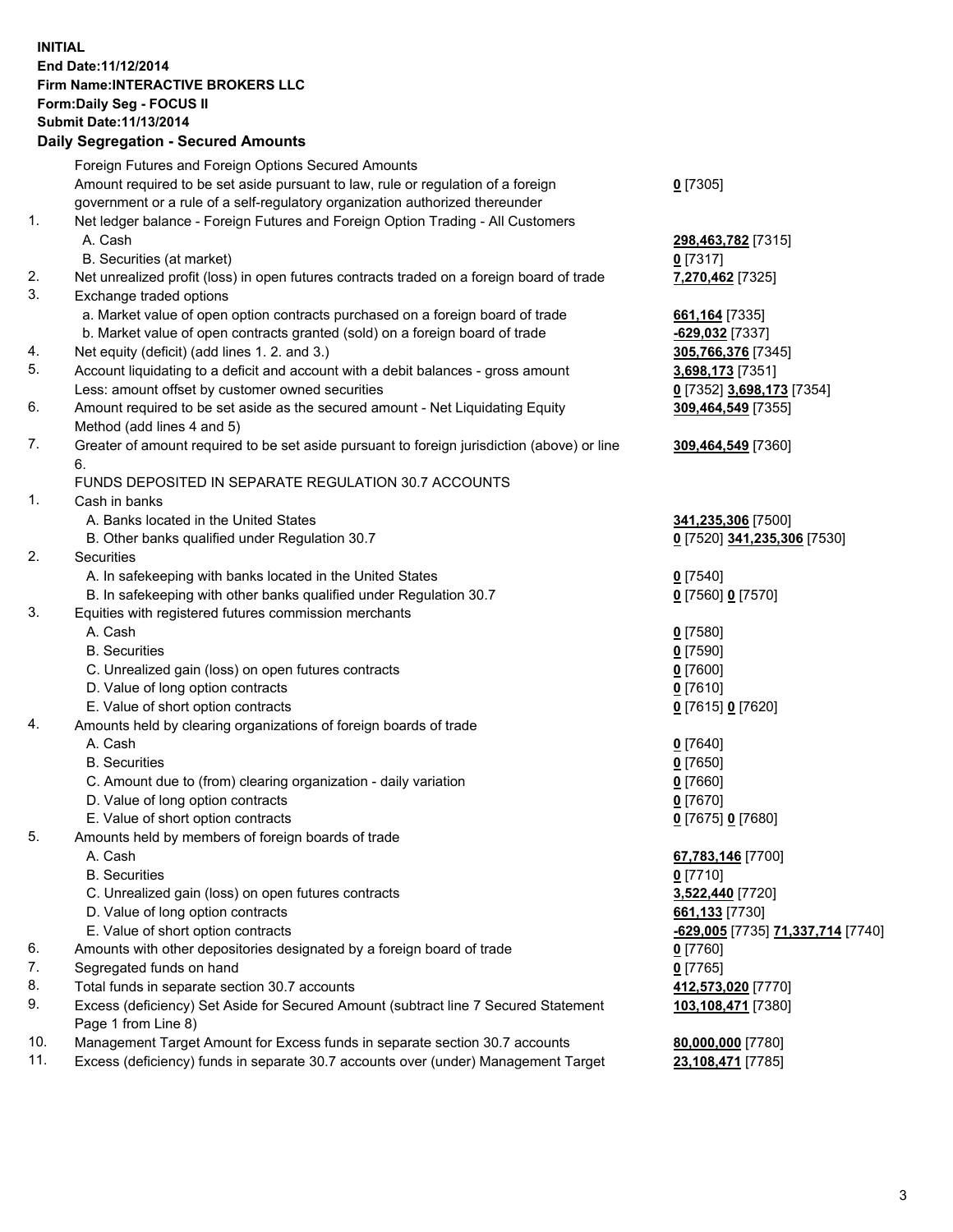**INITIAL End Date:11/12/2014 Firm Name:INTERACTIVE BROKERS LLC Form:Daily Seg - FOCUS II Submit Date:11/13/2014 Daily Segregation - Segregation Statement** SEGREGATION REQUIREMENTS(Section 4d(2) of the CEAct) 1. Net ledger balance A. Cash **2,361,254,422** [7010] B. Securities (at market) **0** [7020] 2. Net unrealized profit (loss) in open futures contracts traded on a contract market **-29,945,865** [7030] 3. Exchange traded options A. Add market value of open option contracts purchased on a contract market **122,847,854** [7032] B. Deduct market value of open option contracts granted (sold) on a contract market **-185,025,611** [7033] 4. Net equity (deficit) (add lines 1, 2 and 3) **2,269,130,800** [7040] 5. Accounts liquidating to a deficit and accounts with debit balances - gross amount **5,290,134** [7045] Less: amount offset by customer securities **0** [7047] **5,290,134** [7050] 6. Amount required to be segregated (add lines 4 and 5) **2,274,420,934** [7060] FUNDS IN SEGREGATED ACCOUNTS 7. Deposited in segregated funds bank accounts A. Cash **364,450,443** [7070] B. Securities representing investments of customers' funds (at market) **1,215,897,100** [7080] C. Securities held for particular customers or option customers in lieu of cash (at market) **0** [7090] 8. Margins on deposit with derivatives clearing organizations of contract markets A. Cash **9,596,312** [7100] B. Securities representing investments of customers' funds (at market) **79,530,220** [7110] C. Securities held for particular customers or option customers in lieu of cash (at market) **0** [7120] 9. Net settlement from (to) derivatives clearing organizations of contract markets **-1,848,467** [7130] 10. Exchange traded options A. Value of open long option contracts **622,783** [7132] B. Value of open short option contracts **-5,807,034** [7133] 11. Net equities with other FCMs A. Net liquidating equity **-33,796,974** [7140] B. Securities representing investments of customers' funds (at market) **844,970,509** [7160] C. Securities held for particular customers or option customers in lieu of cash (at market) **0** [7170] 12. Segregated funds on hand **0** [7150] 13. Total amount in segregation (add lines 7 through 12) **2,473,614,892** [7180] 14. Excess (deficiency) funds in segregation (subtract line 6 from line 13) **199,193,958** [7190] 15. Management Target Amount for Excess funds in segregation **155,000,000** [7194]

16. Excess (deficiency) funds in segregation over (under) Management Target Amount Excess

**44,193,958** [7198]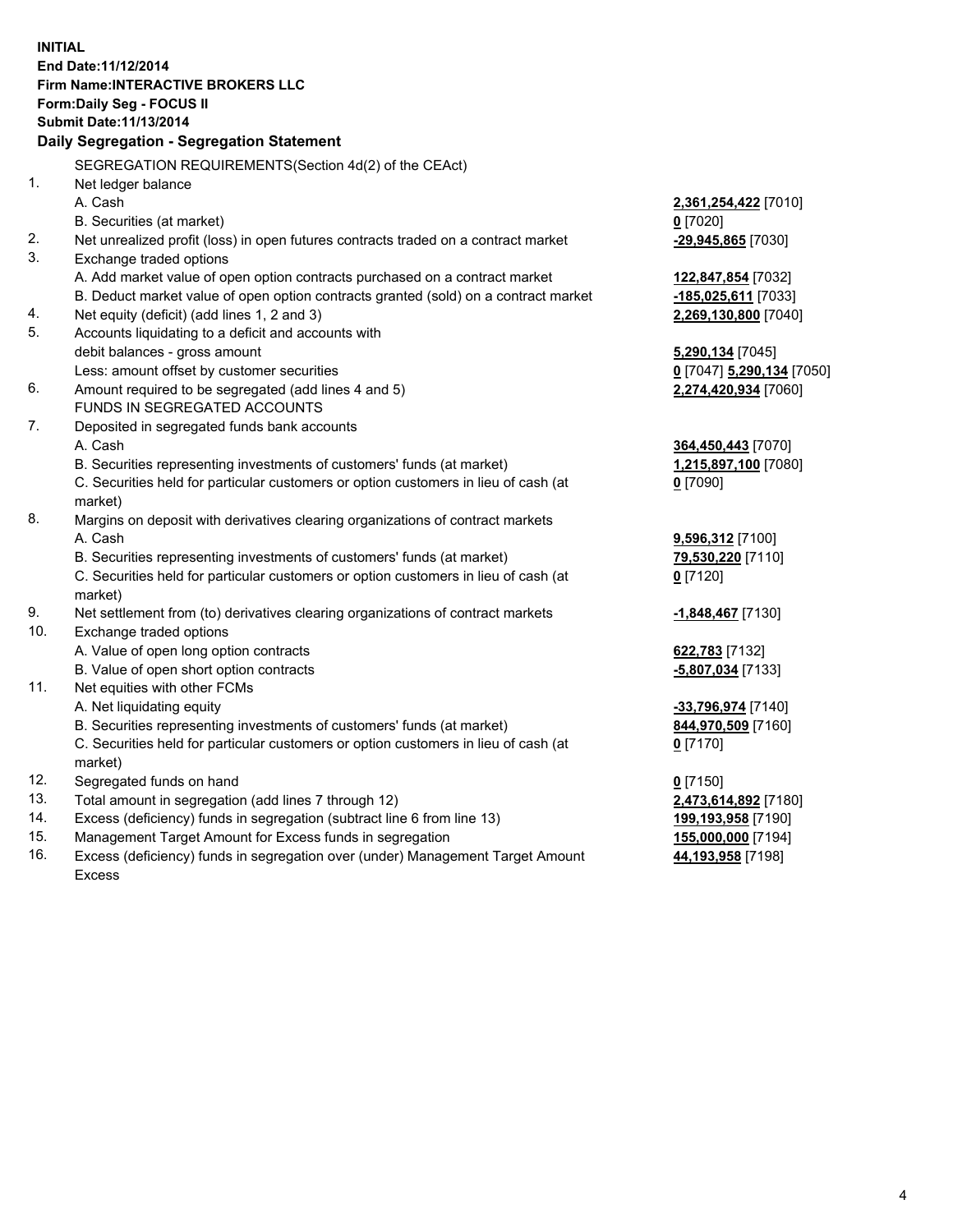## **INITIAL End Date:11/12/2014 Firm Name:INTERACTIVE BROKERS LLC Form:Daily Seg - FOCUS II Submit Date:11/13/2014 Daily Segregation - Supplemental**

| $\blacksquare$               | Total gross margin deficiencies - Segregated Funds Origin                              | 145,117 [9100] |
|------------------------------|----------------------------------------------------------------------------------------|----------------|
| $\sim$                       | Total gross margin deficiencies - Secured Funds Origin                                 | 51,295 [9101]  |
| $\blacksquare$               | Total gross margin deficiencies - Cleared Swaps Customer Collateral Funds Origin       | $0$ [9102]     |
| $\blacksquare$               | Total gross margin deficiencies - Noncustomer and Proprietary Accounts Origin          | $0$ [9103]     |
| $\blacksquare$               | Total number of accounts contributing to total gross margin deficiencies - Segregated  | 5 [9104]       |
|                              | <b>Funds Origin</b>                                                                    |                |
| $\blacksquare$               | Total number of accounts contributing to total gross margin deficiencies - Secured     | $6$ [9105]     |
|                              | Funds Origin                                                                           |                |
| $\qquad \qquad \blacksquare$ | Total number of accounts contributing to the total gross margin deficiencies - Cleared | $0$ [9106]     |
|                              | Swaps Customer Collateral Funds Origin                                                 |                |
| -                            | Total number of accounts contributing to the total gross margin deficiencies -         | $0$ [9107]     |
|                              | Noncustomer and Proprietary Accounts Origin                                            |                |
| -                            | Upload a copy of the firm's daily margin report the FCM uses to issue margin calls     |                |
|                              | which corresponds with the reporting date.                                             |                |

11.12.2014 Commodity Margin Deficiency Report.xls